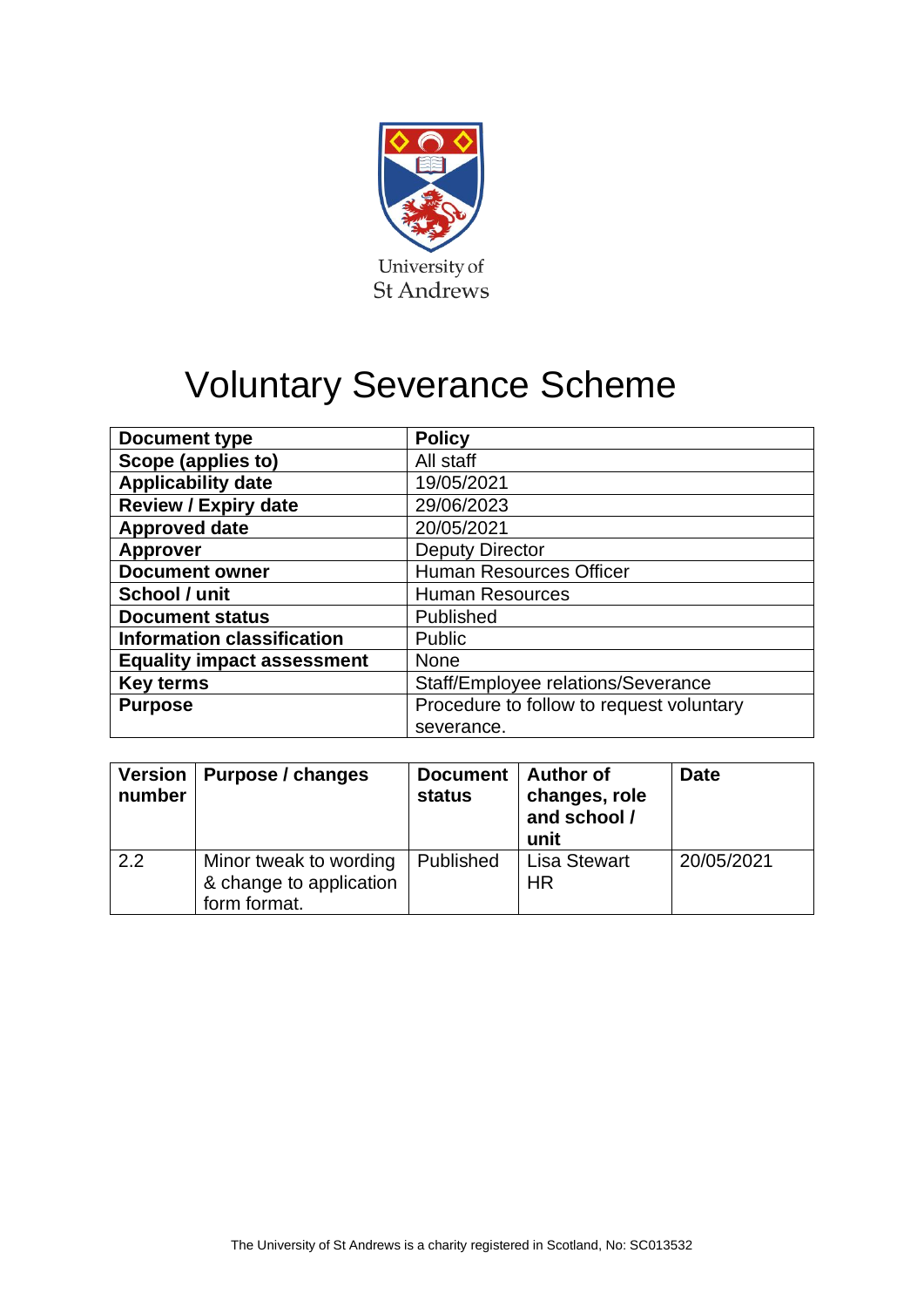### **Table of contents**

| $\mathbf{1}$ . | Introduction                                    | 3              |
|----------------|-------------------------------------------------|----------------|
| 2.             | Scope                                           | 3              |
| 3.             | Eligibility                                     | $\overline{4}$ |
| 4.             | Options for taking payments                     | $\overline{4}$ |
| 5.             | Obtaining pension information                   | $\overline{4}$ |
| 6.             | Returning to the University                     | 5              |
| 7.             | Initiating the process                          | 5              |
| 8.             | Decision process                                | 5              |
| 9.             | Further information                             | 6              |
| 10.            | Version control                                 | 6              |
|                | Appendix A: Application for Voluntary Severance | 7              |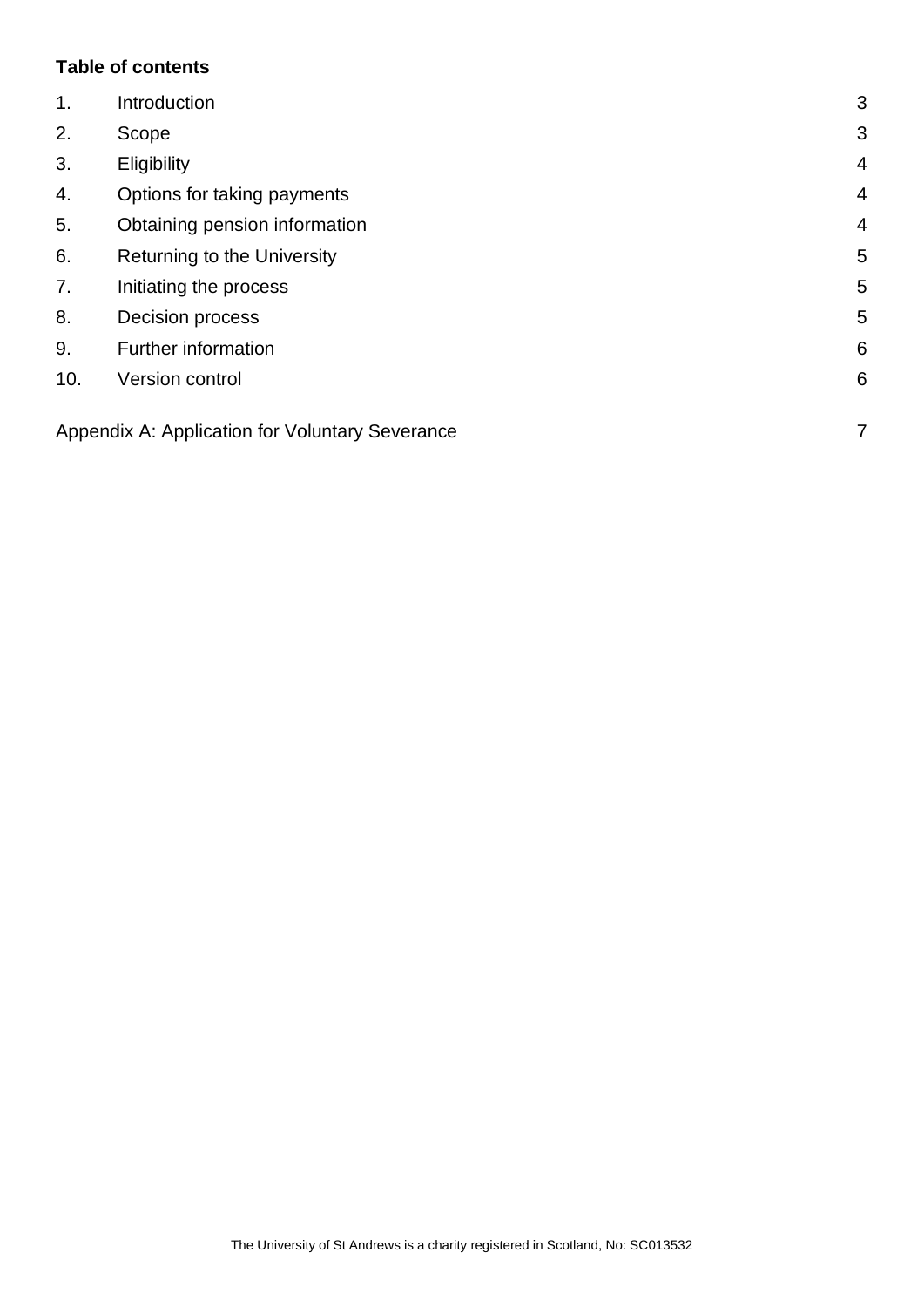#### <span id="page-2-0"></span>**1. Introduction**

- 1.1 The University has operated a Voluntary Severance (VS) Scheme for several years to provide an opportunity for individuals to apply to leave the University, on a voluntary basis, to pursue other career or personal interests.
- 1.2 In view of the current financial crisis and following numerous queries, the University is relaunching its VS Scheme. Please be assured that the commencement of this package is not linked to any compulsory redundancy plan for the University.
- 1.3 The University will consider all applications but will only agree to support if, in the University's opinion, it is clearly and demonstrably in the managerial, financial, and strategic interest of the University.
- 1.4 Where a post is accepted for VS, Schools/Units will be able to seek a lower graded replacement if the cost of the VS can be reimbursed within 12 months and long-term efficiencies can be achieved. It should be noted that where a lower graded post has been approved, a regrading/promotion application would not be expected within 3 years of appointment.

## <span id="page-2-1"></span>**2. Scope**

- 2.1 The VS Scheme will be open to any employee who has been continuously employed by the University, for at least one year, at the date of application.
- 2.2 Each case will be considered on its own merit; however, the voluntary severance calculation will be based on a defined formula to ensure consistency in approach as follows:
	- 0.75 of a week's salary per year of service performed when under the age of 22.
	- 1.5 weeks salary per year of service performed when aged 22 to 40.
	- 2.25 weeks salary per year of service performed when aged 41 and above.
	- Length of service to be capped at 20 years.
- 2.3 Employees leaving under the VS scheme will normally work their contractual notice. If an employee leaves before they have worked all or part of their notice, a payment equivalent to the notice period will be made, separate to the VS payment, which will be subject to normal deductions. Any payment associated with notice, will be subject to tax.
- 2.4 Unless an employee is leaving early and not working their notice period, employees accepting VS will be expected to use all their outstanding annual leave and TOIL prior to their termination date.
- 2.5 There is no right of appeal against the decision by the University should a VS application be declined.
- 2.6 The University reserves the right to withdraw or amend the scheme with three months' notice.
- 2.7 The scheme is dependent upon formal acceptance of applications by the University. There is no contractual right to severance or early retirement conferred by this scheme.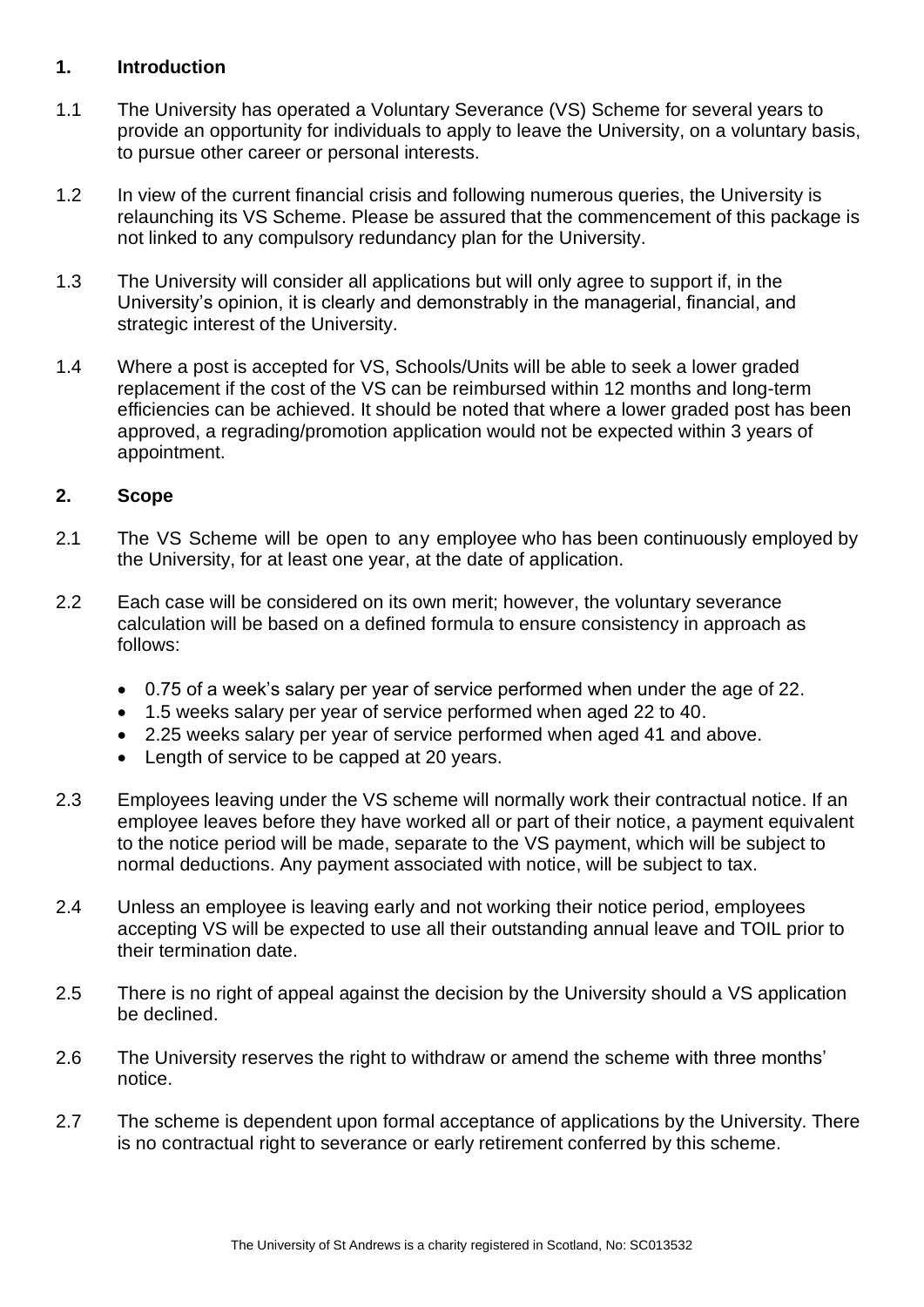- 2.8 Each case will be decided on its own merits and must be in the best interests of the University.
- 2.9 Decisions regarding the acceptance of any application will be made by the Workforce [Planning Group.](https://www.st-andrews.ac.uk/hr/workforceplanninggroup/)

## <span id="page-3-0"></span>**3. Eligibility**

- 3.1 The University will consider proposals which enable a service provision to be changed in a manner that brings improvement to the University.
- 3.2 The cost of enabling the severance should be recovered in the first year after change, and the level of saving or benefit is to be sustained thereafter.
- 3.3 The scheme is a discretionary one, and voluntary, and is open to all employees with continuous service of more than one year. The scheme is not open to employees:
	- who have given notice of their intention to resign or retire.
	- who have already secured employment with another employer.
	- who have been notified of the termination of their contract of employment for any other reason.
	- currently at risk of redundancy.
	- whose contracts of employment are dependent on external funding.

#### <span id="page-3-1"></span>**4. Options for taking payments**

- 4.1 VS can be taken as follows:
	- Payment as a lump sum voluntary severance payment.
	- Payment of monies into recognised pension scheme i.e. USS or S&LAS.
	- Payment of monies into recognised pension scheme i.e. USS or S&LAS to allow Early Retirement either with or without actuarial reduction (Refer to section 5).

## <span id="page-3-2"></span>**5. Obtaining pension information**

- 5.1 Where an employee wishes to access their pension as part of the VSER process, it is recommended that they contact the [Pensions Administrator,](mailto:pensions%20%3cpensions@st-andrews.ac.uk%3e) in advance, to seek an indicative pension benefits estimate.
- 5.2 Where the employee indicates they wish to take early retirement, Human Resources will confirm their eligibility to retire, and if not already requested, will obtain an indicative pension benefits estimate along with any associated costs on receipt of an expression of interest. This information will be forwarded to the employee as part of the decision-making process.
- 5.3 In cases where the cost of the release of pension benefits is in excess of the severance payment available, the employee will be advised of this. The University may still meet the additional cost where exceptionally the business case justifies it.
- 5.4 Employees are encouraged to seek independent financial advice before making any decision regarding their pension.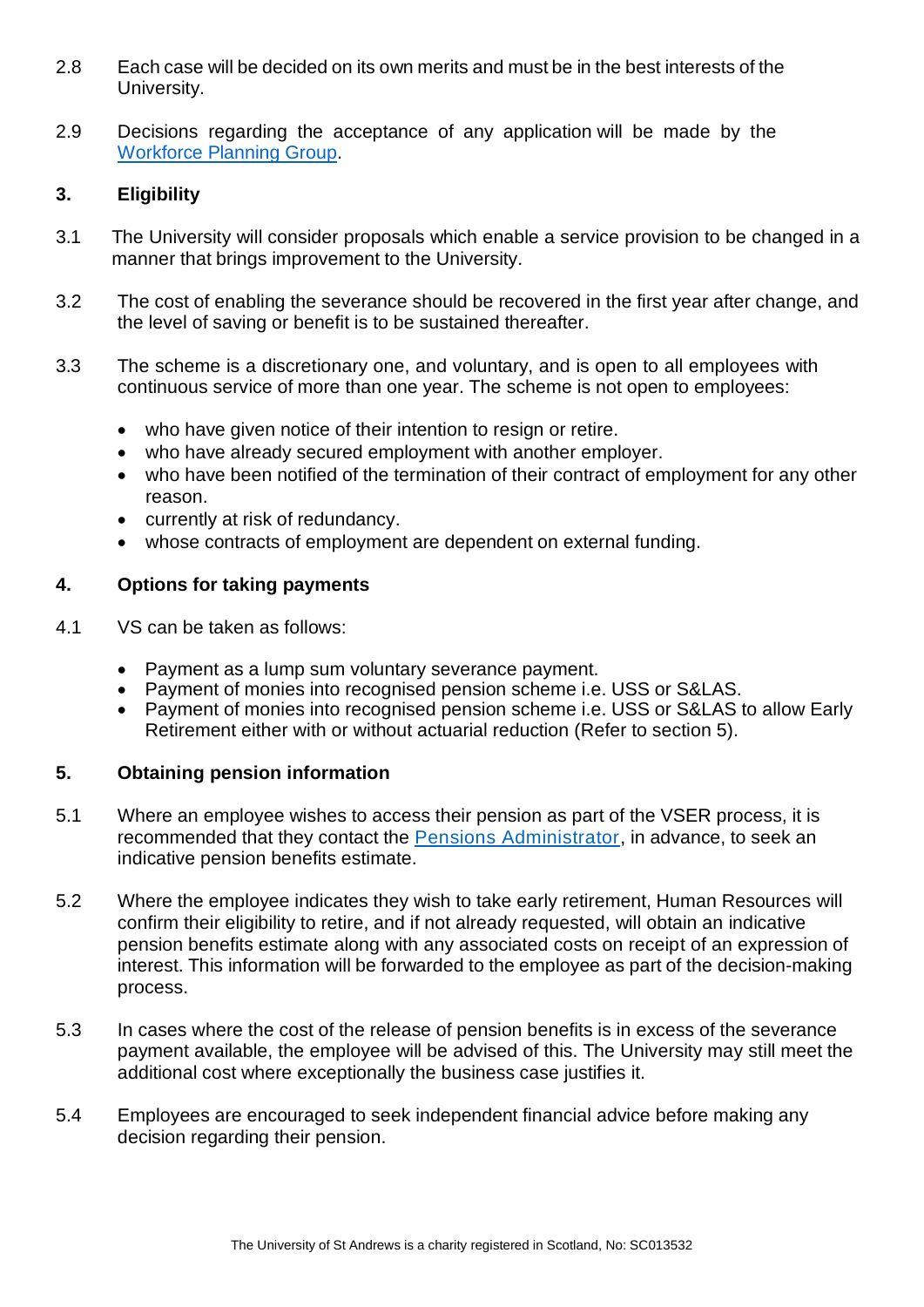### <span id="page-4-0"></span>**6. Returning to the University**

6.1 Employees who take VS payments or early retirement will be unable to be re-employed by the University, in any capacity, within 36 months of leaving, without repaying the enhanced severance package. This includes re-engagement, returning as a contractor, agency worker, consultant, or flexible worker.

#### <span id="page-4-1"></span>**7. Initiating the process**

- 7.1 To be considered for scheme, the employee should discuss this with their Head of School/Unit in the first instance, before submitting the VS application to them for completion. A word version of this form can be downloaded from the [HR policy](https://www.st-andrews.ac.uk/staff/policy/hr/) page or via the following [link.](https://www.st-andrews.ac.uk/media/human-resources/new-policy-section-documents/voluntaryseverance/Application_form_for_Voluntary_Severance.docx)
- 7.2 The Head of School/Unit will be required to submit the completed form to the Director of HR and the Workforce Planning Group for consideration, setting out the impact, recovery period or costs and benefits gained by supporting the application.
- 7.3 Employees should be aware that submitting an expression of interest does not commit them at this stage to proceeding with voluntary severance. Where it is determined that consideration in principle should be given to the expression of interest, the employee will receive full written details of the proposed arrangement and will be asked to confirm in writing, at that point, whether or not they wish to proceed. The employee is free to withdraw their expression of interest from the consideration process at any stage up to and including this point.
- 7.4 Once an employee has formally accepted the VS package, they may not withdraw their application.
- 7.5 Payment under the VS will be conditional upon the employee entering into a Settlement Agreement with the University.
- 7.6 To enable the assessment of any equality related issues, Human Resources will record details of all expressions of interest received and will monitor these against outcomes.

#### <span id="page-4-2"></span>**8. Decision process**

8.1 All VS applications will be considered by the Workforce Planning Group with three potential outcomes.

## **8.1.1 Case refused**

• If, in light of the consultation process, it is clear that the case cannot be supported at this time, Human Resources will write to the employee to explain this and the case will not progress.

## **8.1.2 Case deferred**

• In some cases, it may not be possible to reach a decision straight away since it may be dependent on other decisions yet to be made, such as in relation to wider staffing requirements. Where it is not possible to make an early decision, Human Resources will write to the employee to explain this, and, where possible, give an indication of the likely decision-making timescale.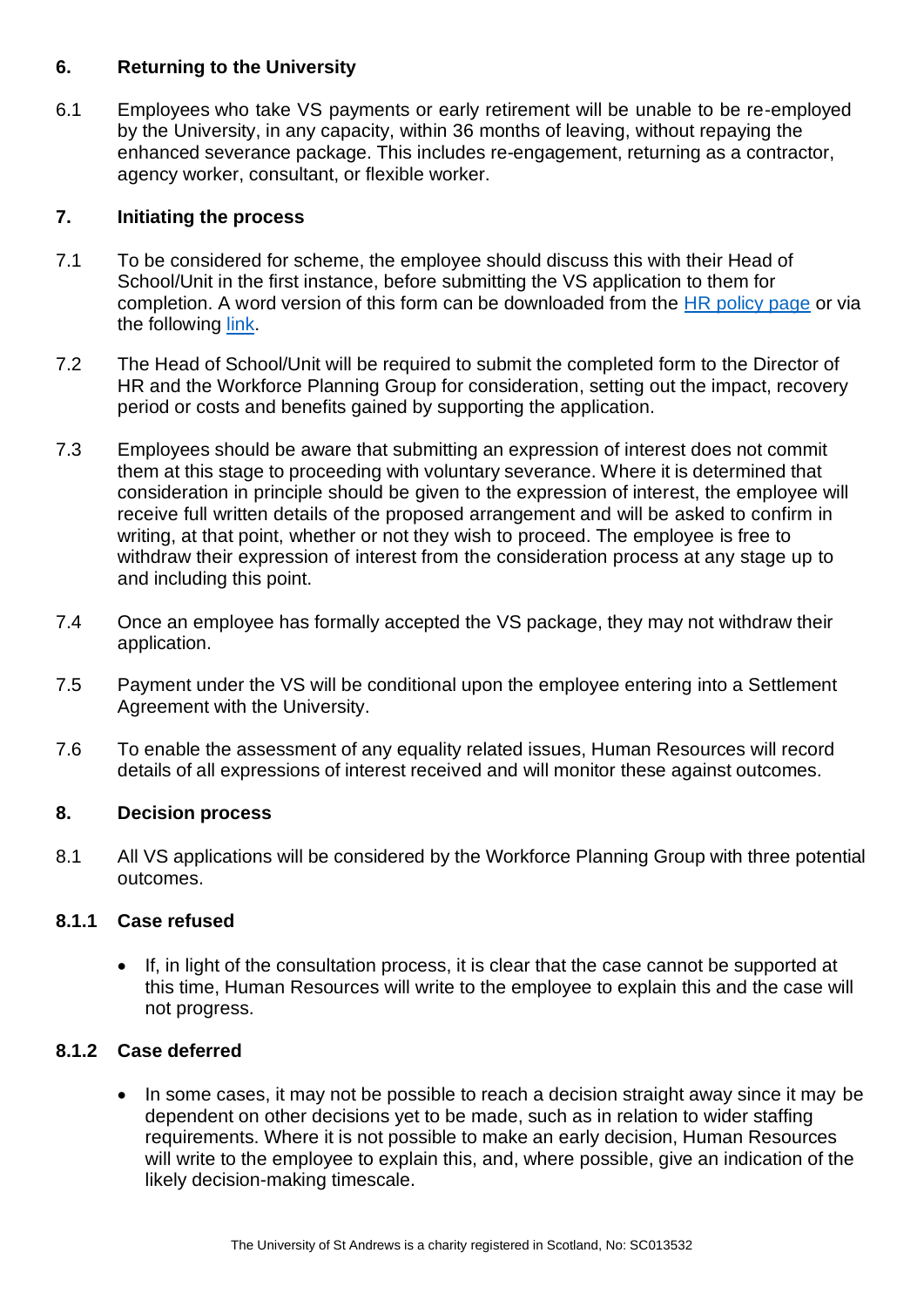#### **8.1.3 Case agreed**

• Where it is agreed that a case may be supported, Human Resources will write to the employee with full details of the proposed voluntary severance arrangement.

#### <span id="page-5-0"></span>**9. Further information**

9.1 Advice and guidance on the VS scheme can be obtained from [Human Resources.](mailto:humres@st-andrews.ac.uk)

#### <span id="page-5-1"></span>**10. Version control**

| <b>Version</b><br>number | <b>Purpose / changes</b>                                           | <b>Document</b><br><b>status</b> | <b>Author of</b><br>changes, role<br>and school /<br>unit | <b>Date</b> |
|--------------------------|--------------------------------------------------------------------|----------------------------------|-----------------------------------------------------------|-------------|
| 1.0                      | Migration of document<br>to the Governance<br>Zone.                | Published                        | <b>Lisa Stewart</b><br>Human<br><b>Resources</b>          | 27/06/2019  |
| 1.1                      | Change to appendix A                                               | <b>Published</b>                 | Lisa Stewart<br>Human<br><b>Resources</b>                 | 08/06/2020  |
| 2.0                      | VSER updated to<br>incorporate calculation<br>and clarify process. | Published                        | <b>Mairi Stewart</b><br><b>HR</b>                         | 11/02/2021  |
| 2.1                      | Minor change to<br>wording in 3.3                                  | Published                        | <b>Lisa Stewart</b><br><b>HR</b>                          | 23/02/2021  |
| 2.2                      | Minor tweak to wording<br>& change to application<br>form format.  | Published                        | <b>Lisa Stewart</b><br><b>HR</b>                          | 20/05/2021  |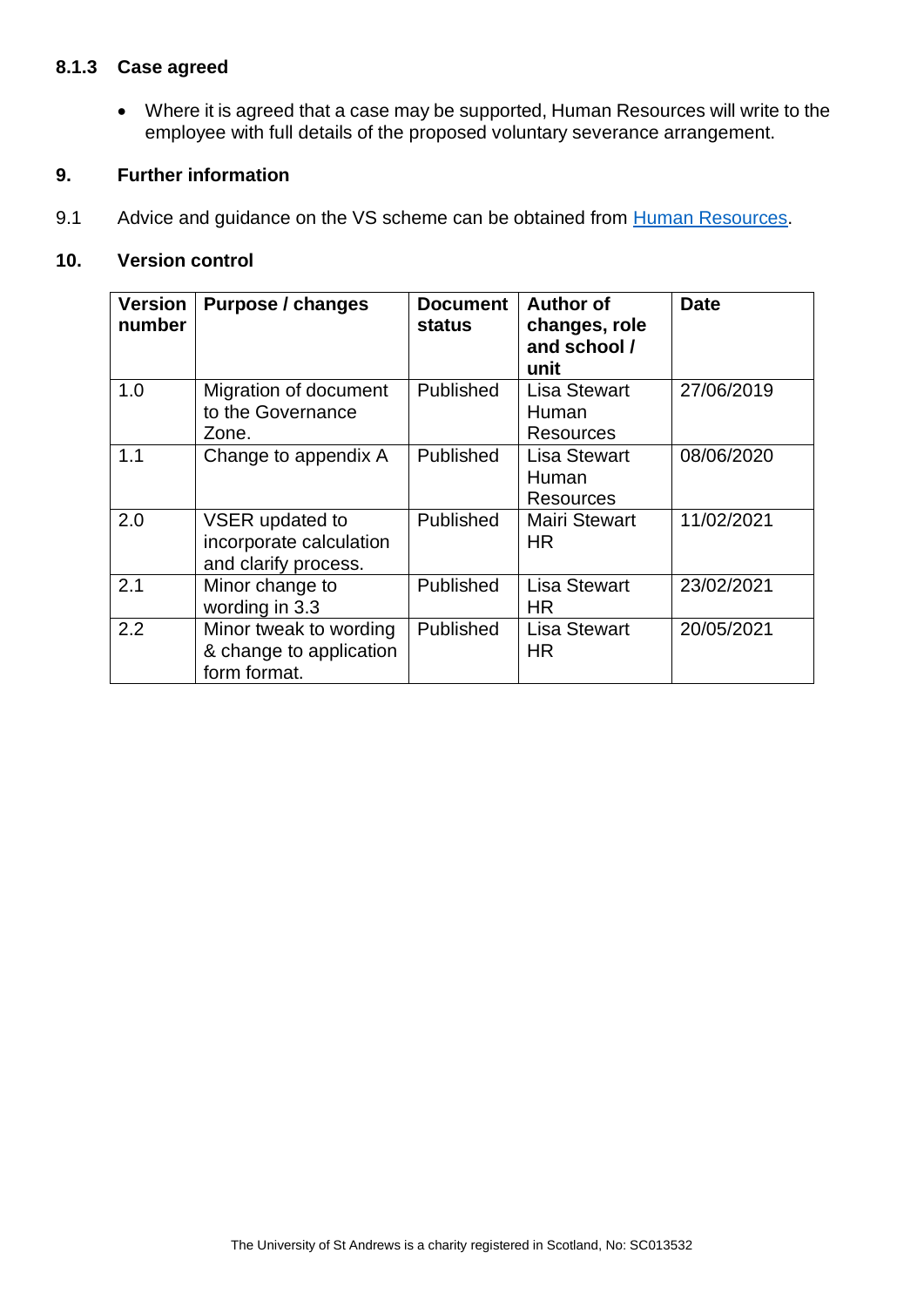#### <span id="page-6-0"></span>**Appendix A: Application for Voluntary Severance**

**A word version of this form can be downloaded from the [HR policy](https://www.st-andrews.ac.uk/staff/policy/hr/) page or via the following [link.](https://www.st-andrews.ac.uk/media/human-resources/new-policy-section-documents/voluntaryseverance/Application_form_for_Voluntary_Severance.docx)**

## **Section 1:**

# *To be completed by the employee*

| <b>Employee ID number</b>                                                                                                                                                                             |  |  |       |  |  |
|-------------------------------------------------------------------------------------------------------------------------------------------------------------------------------------------------------|--|--|-------|--|--|
| <b>Full name</b>                                                                                                                                                                                      |  |  |       |  |  |
| <b>Job title</b>                                                                                                                                                                                      |  |  |       |  |  |
| <b>School/Unit</b>                                                                                                                                                                                    |  |  |       |  |  |
| <b>Annual salary</b>                                                                                                                                                                                  |  |  |       |  |  |
| Grade                                                                                                                                                                                                 |  |  |       |  |  |
| <b>Contracted hours</b>                                                                                                                                                                               |  |  |       |  |  |
| <b>Start Date (continuous service)</b>                                                                                                                                                                |  |  |       |  |  |
| <b>Reason for requesting Voluntary Severance:</b>                                                                                                                                                     |  |  |       |  |  |
|                                                                                                                                                                                                       |  |  |       |  |  |
| <b>Proposed leaving date:</b>                                                                                                                                                                         |  |  |       |  |  |
|                                                                                                                                                                                                       |  |  |       |  |  |
| By signing this application, I confirm that:                                                                                                                                                          |  |  |       |  |  |
| I wish to apply for Voluntary Severance.                                                                                                                                                              |  |  |       |  |  |
| I wish to apply for Voluntary Severance and access my pension, if feasible.                                                                                                                           |  |  |       |  |  |
| I have read and understood the principles upon which the VS scheme is based.                                                                                                                          |  |  |       |  |  |
| I consent to the processing of this data for the consideration of my application<br>for voluntary severance. I understand that my data will be processed in<br>accordance with the HR Privacy Notice. |  |  |       |  |  |
| Signature:                                                                                                                                                                                            |  |  | Date: |  |  |

# *Please submit this to your Head of School/Unit*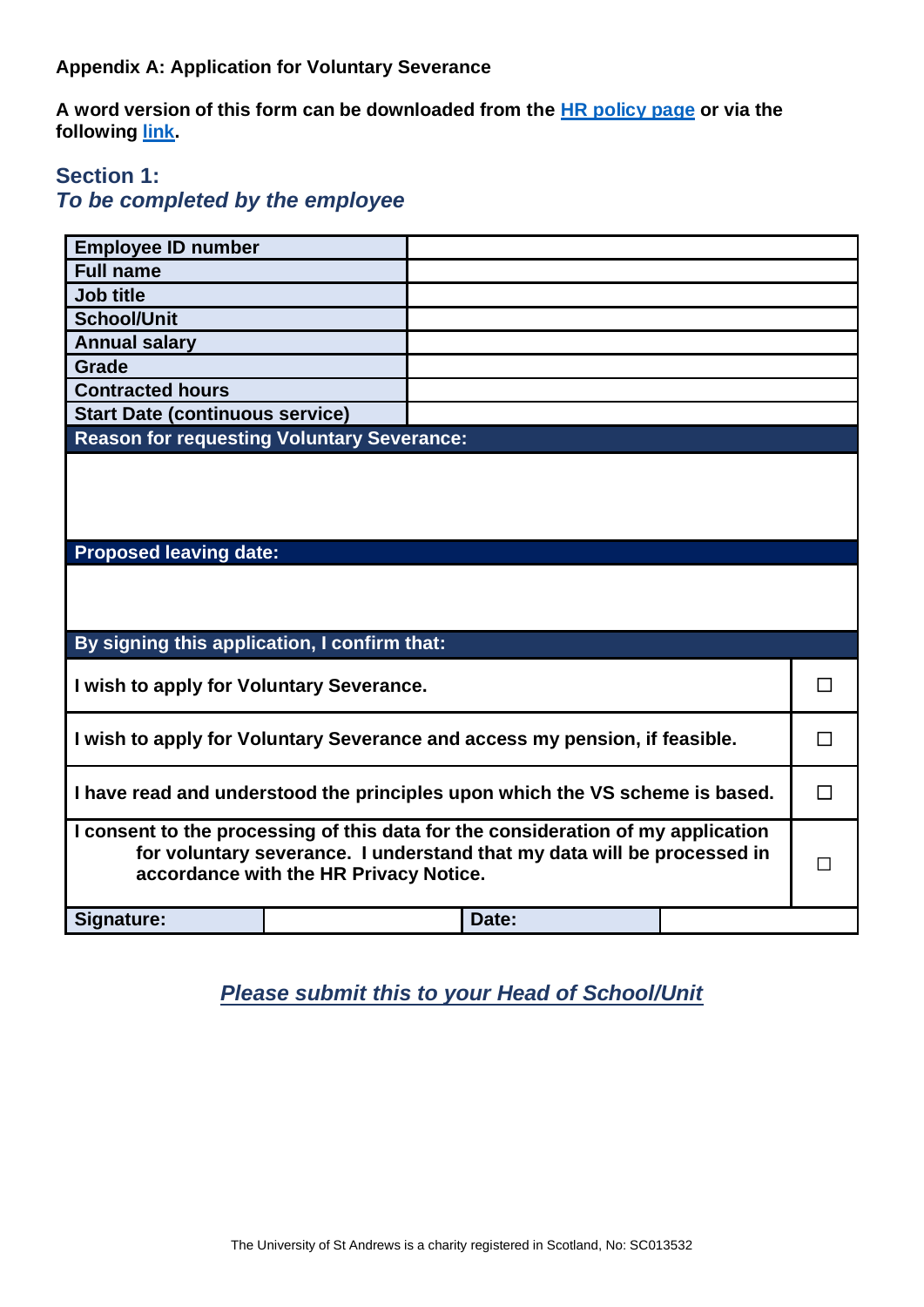# **Section 2:**

*To be completed by the Head of School/Unit in conjunction with the line manager (if different)*

| Please explain how approval of this application might impact on delivery of strategic<br>activities:                                                                                                                            |       |  |
|---------------------------------------------------------------------------------------------------------------------------------------------------------------------------------------------------------------------------------|-------|--|
|                                                                                                                                                                                                                                 |       |  |
| Please explain how approval of this application might impact on delivery of operational<br>activities:                                                                                                                          |       |  |
|                                                                                                                                                                                                                                 |       |  |
| What are the plans for the work undertaken by the current post-holder if VS is agreed?                                                                                                                                          |       |  |
|                                                                                                                                                                                                                                 |       |  |
| If you are seeking replacement at a lower grade, please confirm the changes to the post,<br>the impact this will have on the service offered, why this is no longer required and the<br>impact on remaining staff and workload. |       |  |
|                                                                                                                                                                                                                                 |       |  |
| How VS will deliver cost savings?                                                                                                                                                                                               |       |  |
|                                                                                                                                                                                                                                 |       |  |
| Where appropriate, confirm how agreeing to VS will aid or impede succession planning?                                                                                                                                           |       |  |
|                                                                                                                                                                                                                                 |       |  |
| Head of School/Unit recommendation and justification                                                                                                                                                                            |       |  |
| <b>Proposed leaving date</b>                                                                                                                                                                                                    |       |  |
|                                                                                                                                                                                                                                 |       |  |
| Signature:                                                                                                                                                                                                                      | Date: |  |

# **Please submit the completed application to [Human Resources](mailto:hrdirector@st-andrews.ac.uk)**